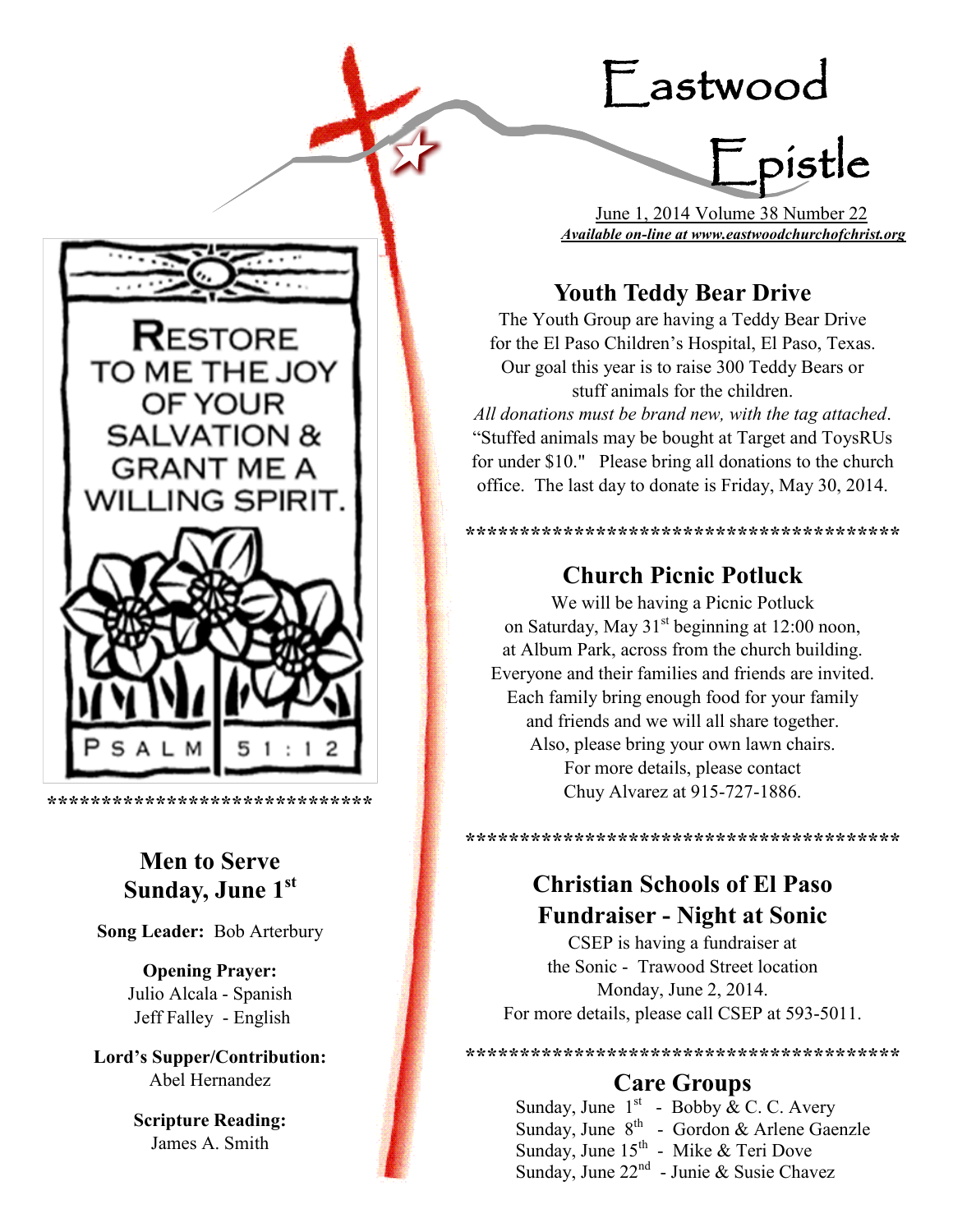*Together*

Spring is always a pleasant time of year. Cold weather is gone, flowers bloom, school comes to an end, vacations and weekend trips start for family outings. It is a fun time.

Unfortunately, there are also dangers which accompany the season and its enjoyable activities. Dangers that impact our families and deserve our attention for preventive efforts.

Failure to attend worship touches the entire family. Long weekends and vacations means families are not only missing the home congregation, we may not worship when out of town. When there is the occasional time to be home, we choose to skip because we have gotten out of the routine. We may find ourselves shocked when our children do not see the value of worship or even worse a friend asks, when did you quit church?

Another danger is the dress of our young ladies. There is always the influence of culture. We are encircled by females who call attention to themselves with their provocative dress. Mothers dress little girls in a sensual style and fathers allow adolescence girls to dress even worse.

Gently guiding our children and maintaining a steady course of faith in practice is the answer of leading our family in righteousness. Our faith is revealed by our practices. When we cease to do the things that reveal our faith, we weaken our faith.

Have a wonderful summer with all the travel and activities it brings. But, remember to include God in all that we do. Life as Christians is "year around," we don't take the summer off.

*Charles M Clodfelter*

### *Sunday Guests who registered - 3 Did you speak with them?*

**www.eastwoodchurchofchrist.org**

|                         | <b>Schedule of Services</b>                          |             |
|-------------------------|------------------------------------------------------|-------------|
| Sunday                  | Tuesday                                              | Wednesday   |
| Bible Class - 9:00 A.M. | Ladies Bible Class                                   | Bible Study |
| Worship - 10:00 A.M.    | $10:00$ A.M.                                         | 7:00 P. M.  |
|                         | <b>Area TV Programs</b>                              |             |
|                         | Fridays: $7:00$ P.M. Channel #38 (Cable Channel #16) |             |

Sundays: 5:00 A.M. Inspiration Channel (Channel #364 Direct TV)

## **Thank You**

A very special "Thank You" to all, for the prayers and a special thanks to the Women's Bible Class and the lovely Mary Strickland for the beautiful cards. Everything went well. Mary used eye drops for a while, dark glasses when outside and a protective patch over the eye at night. Again, thank you all!

Roger & Mary Hardy

## **Placed Membership**

Susan Fullerton 5145 Edmonton Avenue El Paso, TX 79924 Phone # 760-713-3338 Placed membership on Sunday, May 23, 2014. **Welcome to Eastwood's family!**

## **Church Office Staff Needed**

The church office is seeking help for a part time position. Applicant must be fluent in English and Spanish, as the bulk of the duties include translation. Computer skills are needed with word processing. Twenty hours a week over four days. Position available Monday, July 7, 2014. Those interested should give their resume to Gordon Gaenzle or Charles Clodfelter.

**Sunday, June 1, 2014 Speaker** - Charles Clodfelter **Sermon Topic** - *Challenge of Religious Differences*  **Scripture:** 2 Peter 1:21- 22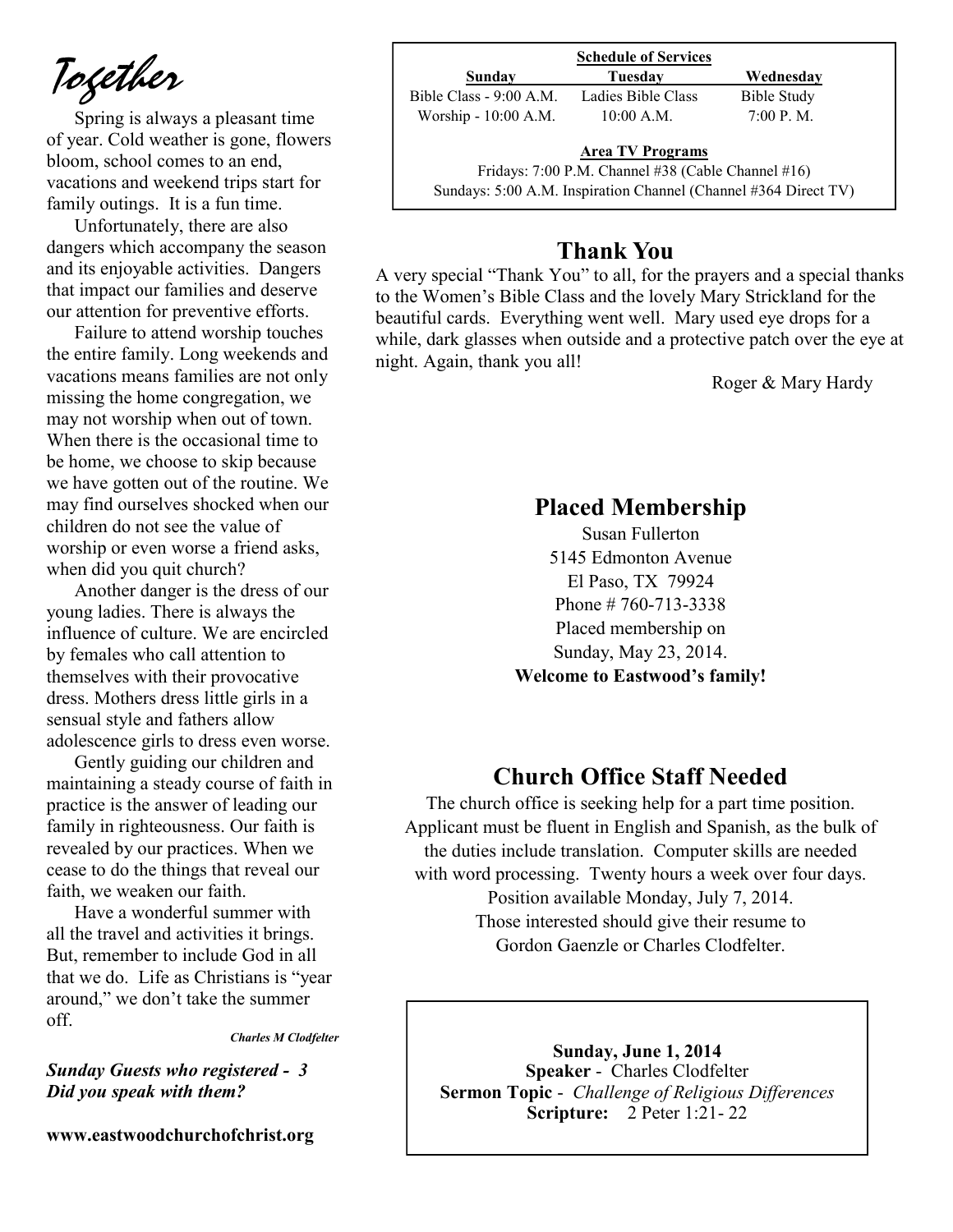

The of my favorite stories is the one in Acts 8 about a believer named Philip. He was having great success in leading people to Christ in Samaria. Strangely, right when large crowds were being baptized in Samaria, the LORD ne of my favorite stories is the one in Acts 8 about a believer named Philip. He was having great success in leading people to Christ in Samaria. Strangely, right when large crowds were being baptized in Instead of having Philip preach to the crowds in Samaria, God sent him down a desert road toward a town called Gaza.

Philip must have been wondering why the Lord would send him to such an unknown place. While Philip walked along that road, he encountered a government leader from Africa who was riding in a chariot back to his home. The fellow in the chariot was in charge of the National Treasury of Queen Candace, so you might expect he'd be going over numbers, making sure the numbers balanced in the Ethiopian budget, but instead he was reading his Bible.

Please read the story found in Acts 8:26 - 40, and as you read, can you look for four key ingredients that made the road to Gaza a time of joy that day? Are we in agreement that the four ingredients: A SEEKER, A SERVANT, THE SCRIPTURE, AND A SAVIOR. Pray that God will put you on the road to Gaza. Ask him to put you alongside people who are seeking to know him. Now keep your eyes open for that open door. Now lets go do it! Paul

 $\_$ 





June 1 - C. C. Avery June 1 - Debbie Shepherd June 2 - Don Edwards June 7 - Micaela Flores June 7 - Manuel Villarreal



## FOR SENIOR ADULTS

 A Christian Retreat for Senior Adults "*His Grace Reaches Me*" June 2 to June 6, 2014 Lubbock Christian University is hosting this fellowship encounter. Join other Christian senior adults from all over the country to share wonderful moments of fun and fellowship. Registration includes 11 meals, snacks, IMPACT t-shirt and entertainment events. Additional information and registration forms are posted on the bulletin in the foyer.



## **Youth Summer Camp**

We will be taking the church van for ages  $8-14$  for session 4 (July 13-19) and for ages 13-28 for session 5 (July 20-26). For more details, contact Andrew at 588-8524.